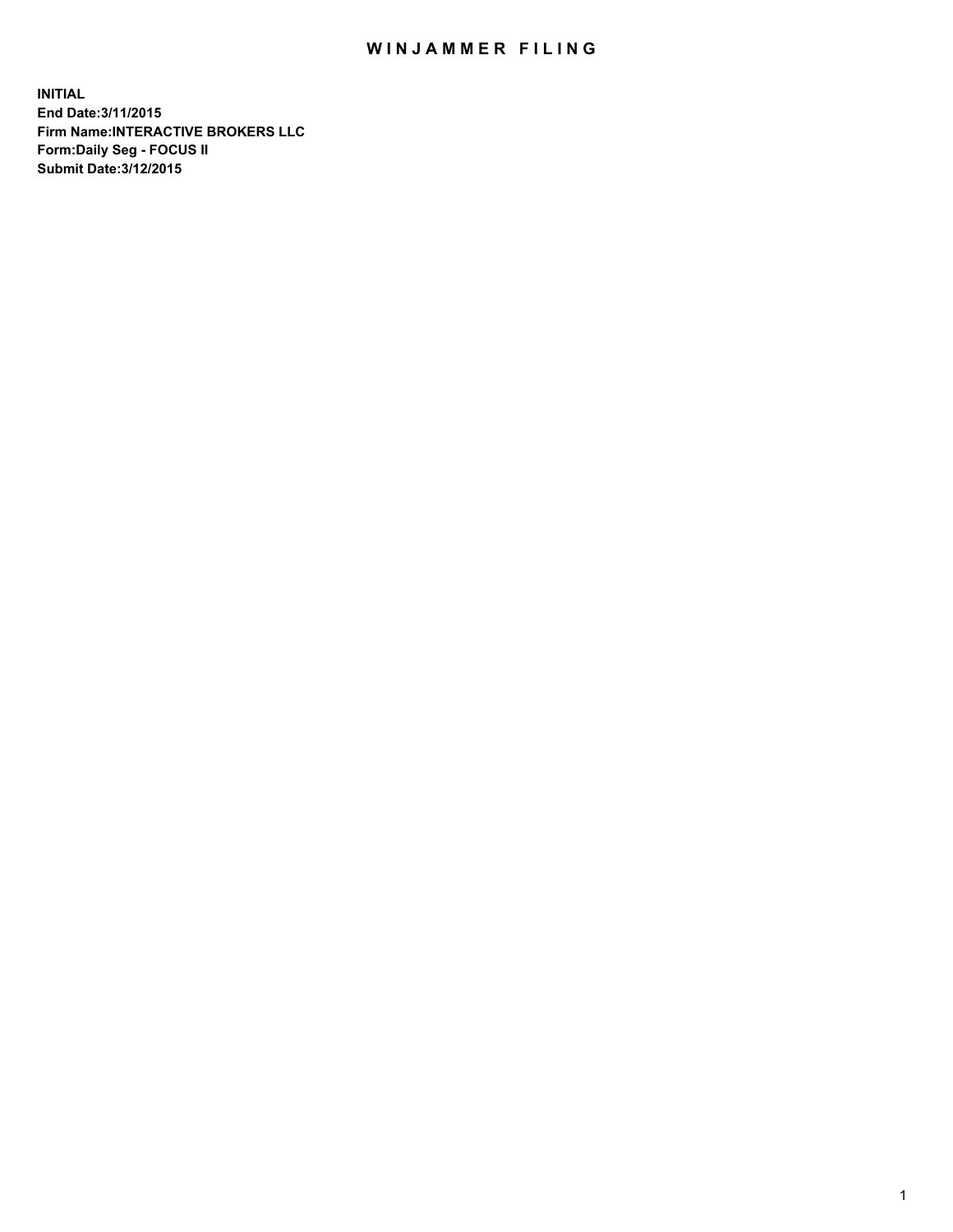## **INITIAL End Date:3/11/2015 Firm Name:INTERACTIVE BROKERS LLC Form:Daily Seg - FOCUS II Submit Date:3/12/2015 Daily Segregation - Cover Page**

| Name of Company<br><b>Contact Name</b>                                            | <b>INTERACTIVE BROKERS LLC</b><br><b>Michael Ellman</b> |
|-----------------------------------------------------------------------------------|---------------------------------------------------------|
| <b>Contact Phone Number</b>                                                       | 203-422-8926                                            |
| <b>Contact Email Address</b>                                                      | mellman@interactivebrokers.co                           |
|                                                                                   | $m$                                                     |
|                                                                                   |                                                         |
| FCM's Customer Segregated Funds Residual Interest Target (choose one):            |                                                         |
| a. Minimum dollar amount: ; or                                                    | <u>0</u>                                                |
| b. Minimum percentage of customer segregated funds required:% ; or                | <u>0</u>                                                |
| c. Dollar amount range between: and; or                                           | 155,000,000 245,000,000                                 |
| d. Percentage range of customer segregated funds required between:% and%.         | 0 <sub>0</sub>                                          |
| FCM's Customer Secured Amount Funds Residual Interest Target (choose one):        |                                                         |
| a. Minimum dollar amount: ; or                                                    | <u>0</u>                                                |
| b. Minimum percentage of customer secured funds required:% ; or                   | 0                                                       |
| c. Dollar amount range between: and; or                                           | 80,000,000 120,000,000                                  |
| d. Percentage range of customer secured funds required between:% and%.            | 0 <sub>0</sub>                                          |
| FCM's Cleared Swaps Customer Collateral Residual Interest Target (choose one):    |                                                         |
| a. Minimum dollar amount: ; or                                                    | $\overline{\mathbf{0}}$                                 |
| b. Minimum percentage of cleared swaps customer collateral required:% ; or        | <u>0</u>                                                |
| c. Dollar amount range between: and; or                                           | 0 <sub>0</sub>                                          |
| d. Percentage range of cleared swaps customer collateral required between:% and%. | 0 <sub>0</sub>                                          |
| Current ANC:on                                                                    | 2,355,416,516 11-MAR-2015                               |
| <b>Broker Dealer Minimum</b>                                                      | 266,122,329                                             |
| Debit/Deficit - CustomersCurrent AmountGross Amount                               |                                                         |
| Domestic Debit/Deficit                                                            | 3,081,240                                               |
| Foreign Debit/Deficit                                                             | 4,848,6210                                              |
| Debit/Deficit - Non CustomersCurrent AmountGross Amount                           |                                                         |
| Domestic Debit/Deficit                                                            | 0 <sub>0</sub>                                          |
| Foreign Debit/Deficit                                                             | 0 <sub>0</sub>                                          |
| Proprietary Profit/Loss                                                           |                                                         |
| Domestic Profit/Loss                                                              | $\overline{\mathbf{0}}$                                 |
| Foreign Profit/Loss                                                               | <u>0</u>                                                |
| Proprietary Open Trade Equity                                                     |                                                         |
| Domestic OTE                                                                      | 40,095,022                                              |
| Foreign OTE                                                                       | <u>0</u>                                                |
| <b>SPAN</b>                                                                       |                                                         |
| <b>Customer SPAN Calculation</b>                                                  | 1,312,614,162                                           |
| Non-Customer SPAN Calcualation                                                    | 20,980,036                                              |
| <b>Proprietary Capital Charges</b>                                                | 9,300,871                                               |
| Minimum Dollar Amount Requirement                                                 | 20,000,000 [7465]                                       |
| Other NFA Dollar Amount Requirement                                               | 22,372,452 [7475]                                       |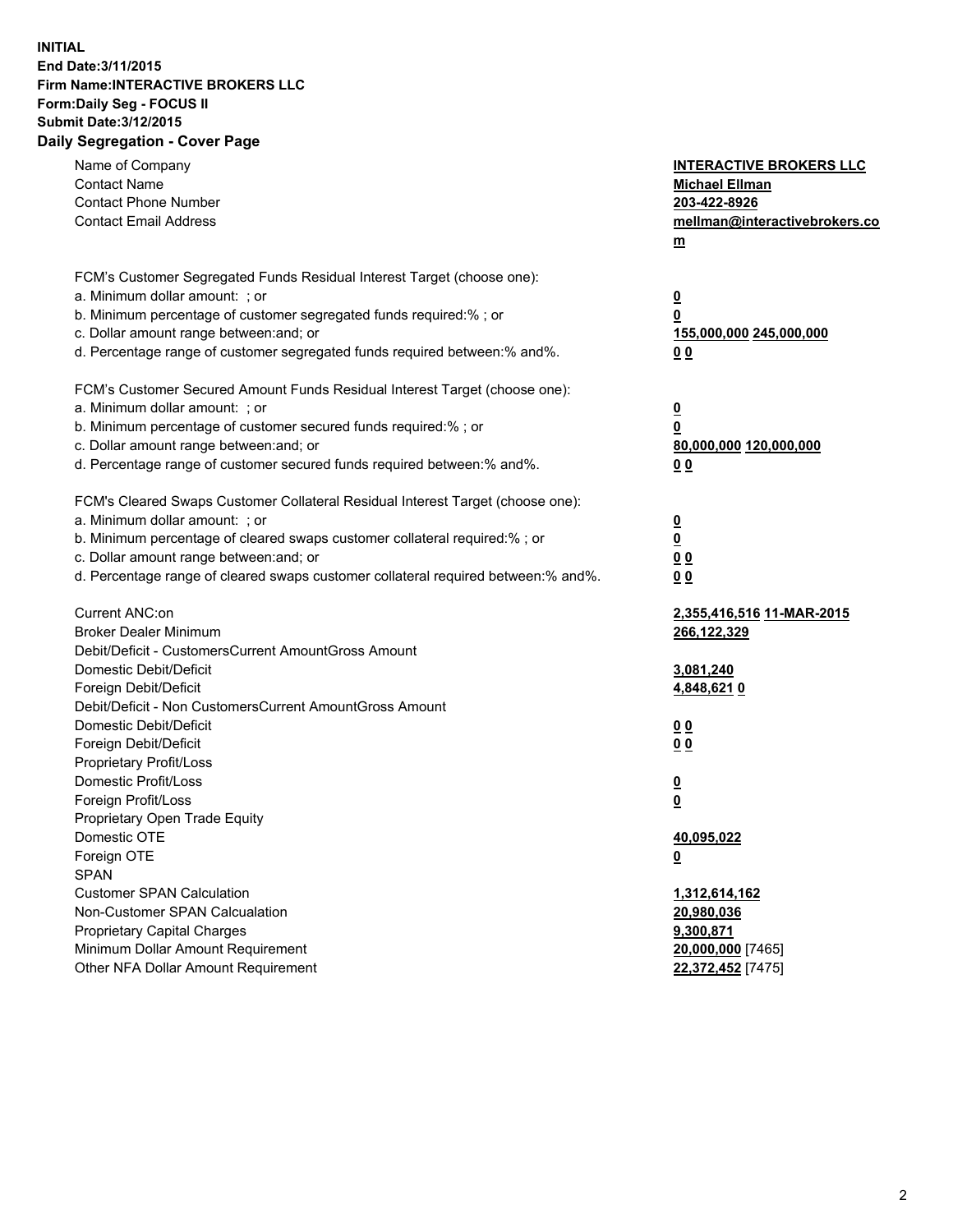## **INITIAL End Date:3/11/2015 Firm Name:INTERACTIVE BROKERS LLC Form:Daily Seg - FOCUS II Submit Date:3/12/2015 Daily Segregation - Secured Amounts**

|     | Daily Jegiegation - Jeculed Aniounts                                                        |                                   |
|-----|---------------------------------------------------------------------------------------------|-----------------------------------|
|     | Foreign Futures and Foreign Options Secured Amounts                                         |                                   |
|     | Amount required to be set aside pursuant to law, rule or regulation of a foreign            | $0$ [7305]                        |
|     | government or a rule of a self-regulatory organization authorized thereunder                |                                   |
| 1.  | Net ledger balance - Foreign Futures and Foreign Option Trading - All Customers             |                                   |
|     | A. Cash                                                                                     | 379,393,491 [7315]                |
|     | B. Securities (at market)                                                                   | $0$ [7317]                        |
| 2.  | Net unrealized profit (loss) in open futures contracts traded on a foreign board of trade   | $-6,267,105$ [7325]               |
| 3.  | Exchange traded options                                                                     |                                   |
|     | a. Market value of open option contracts purchased on a foreign board of trade              | 118,921 [7335]                    |
|     | b. Market value of open contracts granted (sold) on a foreign board of trade                | -49,485 [7337]                    |
| 4.  | Net equity (deficit) (add lines 1.2. and 3.)                                                | 373,195,822 [7345]                |
| 5.  | Account liquidating to a deficit and account with a debit balances - gross amount           | 4,848,621 [7351]                  |
|     | Less: amount offset by customer owned securities                                            | 0 [7352] 4,848,621 [7354]         |
| 6.  | Amount required to be set aside as the secured amount - Net Liquidating Equity              | 378,044,443 [7355]                |
|     | Method (add lines 4 and 5)                                                                  |                                   |
| 7.  | Greater of amount required to be set aside pursuant to foreign jurisdiction (above) or line | 378,044,443 [7360]                |
|     | 6.                                                                                          |                                   |
|     | FUNDS DEPOSITED IN SEPARATE REGULATION 30.7 ACCOUNTS                                        |                                   |
| 1.  | Cash in banks                                                                               |                                   |
|     | A. Banks located in the United States                                                       | 364,445,771 [7500]                |
|     | B. Other banks qualified under Regulation 30.7                                              | 0 [7520] 364,445,771 [7530]       |
| 2.  | Securities                                                                                  |                                   |
|     | A. In safekeeping with banks located in the United States                                   | 1,002 [7540]                      |
|     | B. In safekeeping with other banks qualified under Regulation 30.7                          | 0 [7560] 1,002 [7570]             |
| 3.  | Equities with registered futures commission merchants                                       |                                   |
|     | A. Cash                                                                                     | $0$ [7580]                        |
|     | <b>B.</b> Securities                                                                        | $0$ [7590]                        |
|     | C. Unrealized gain (loss) on open futures contracts                                         | $0$ [7600]                        |
|     | D. Value of long option contracts                                                           | $0$ [7610]                        |
|     | E. Value of short option contracts                                                          | 0 [7615] 0 [7620]                 |
| 4.  | Amounts held by clearing organizations of foreign boards of trade                           |                                   |
|     | A. Cash                                                                                     | $0$ [7640]                        |
|     | <b>B.</b> Securities                                                                        | $0$ [7650]                        |
|     | C. Amount due to (from) clearing organization - daily variation                             | $0$ [7660]                        |
|     | D. Value of long option contracts                                                           | $0$ [7670]                        |
|     | E. Value of short option contracts                                                          | 0 [7675] 0 [7680]                 |
| 5.  | Amounts held by members of foreign boards of trade                                          |                                   |
|     | A. Cash                                                                                     | 132,807,730 [7700]                |
|     | <b>B.</b> Securities                                                                        | $0$ [7710]                        |
|     | C. Unrealized gain (loss) on open futures contracts                                         | -10,323,032 [7720]                |
|     | D. Value of long option contracts                                                           | 118,923 [7730]                    |
|     | E. Value of short option contracts                                                          | -49,486 [7735] 122,554,135 [7740] |
| 6.  | Amounts with other depositories designated by a foreign board of trade                      | 0 [7760]                          |
| 7.  | Segregated funds on hand                                                                    | $0$ [7765]                        |
| 8.  | Total funds in separate section 30.7 accounts                                               | 487,000,908 [7770]                |
| 9.  | Excess (deficiency) Set Aside for Secured Amount (subtract line 7 Secured Statement         | 108,956,465 [7380]                |
|     | Page 1 from Line 8)                                                                         |                                   |
| 10. | Management Target Amount for Excess funds in separate section 30.7 accounts                 | 80,000,000 [7780]                 |
| 11. | Excess (deficiency) funds in separate 30.7 accounts over (under) Management Target          | 28,956,465 [7785]                 |
|     |                                                                                             |                                   |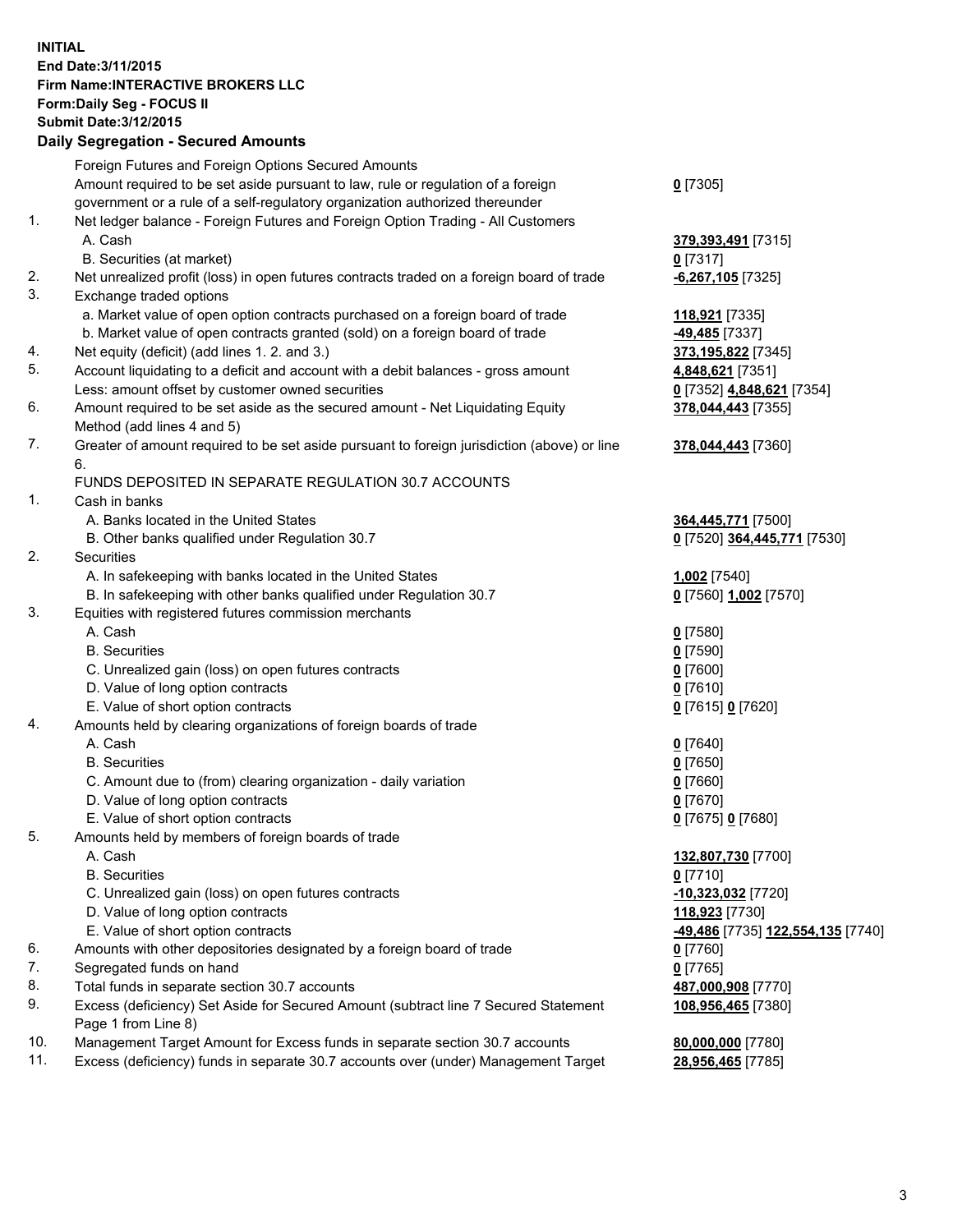**INITIAL End Date:3/11/2015 Firm Name:INTERACTIVE BROKERS LLC Form:Daily Seg - FOCUS II Submit Date:3/12/2015 Daily Segregation - Segregation Statement** SEGREGATION REQUIREMENTS(Section 4d(2) of the CEAct) 1. Net ledger balance A. Cash **2,606,357,035** [7010] B. Securities (at market) **0** [7020] 2. Net unrealized profit (loss) in open futures contracts traded on a contract market **66,039,946** [7030] 3. Exchange traded options A. Add market value of open option contracts purchased on a contract market **142,270,669** [7032] B. Deduct market value of open option contracts granted (sold) on a contract market **-211,603,974** [7033] 4. Net equity (deficit) (add lines 1, 2 and 3) **2,603,063,676** [7040] 5. Accounts liquidating to a deficit and accounts with debit balances - gross amount **3,081,240** [7045] Less: amount offset by customer securities **0** [7047] **3,081,240** [7050] 6. Amount required to be segregated (add lines 4 and 5) **2,606,144,916** [7060] FUNDS IN SEGREGATED ACCOUNTS 7. Deposited in segregated funds bank accounts A. Cash **393,586,525** [7070] B. Securities representing investments of customers' funds (at market) **1,342,116,680** [7080] C. Securities held for particular customers or option customers in lieu of cash (at market) **0** [7090] 8. Margins on deposit with derivatives clearing organizations of contract markets A. Cash **12,756,348** [7100] B. Securities representing investments of customers' funds (at market) **119,073,375** [7110] C. Securities held for particular customers or option customers in lieu of cash (at market) **0** [7120] 9. Net settlement from (to) derivatives clearing organizations of contract markets **8,586,967** [7130] 10. Exchange traded options A. Value of open long option contracts **2,472,724** [7132] B. Value of open short option contracts **-13,786,806** [7133] 11. Net equities with other FCMs A. Net liquidating equity **11,914,348** [7140] B. Securities representing investments of customers' funds (at market) **977,693,690** [7160] C. Securities held for particular customers or option customers in lieu of cash (at market) **0** [7170] 12. Segregated funds on hand **0** [7150] 13. Total amount in segregation (add lines 7 through 12) **2,854,413,851** [7180] 14. Excess (deficiency) funds in segregation (subtract line 6 from line 13) **248,268,935** [7190] 15. Management Target Amount for Excess funds in segregation **155,000,000** [7194]

16. Excess (deficiency) funds in segregation over (under) Management Target Amount Excess

**93,268,935** [7198]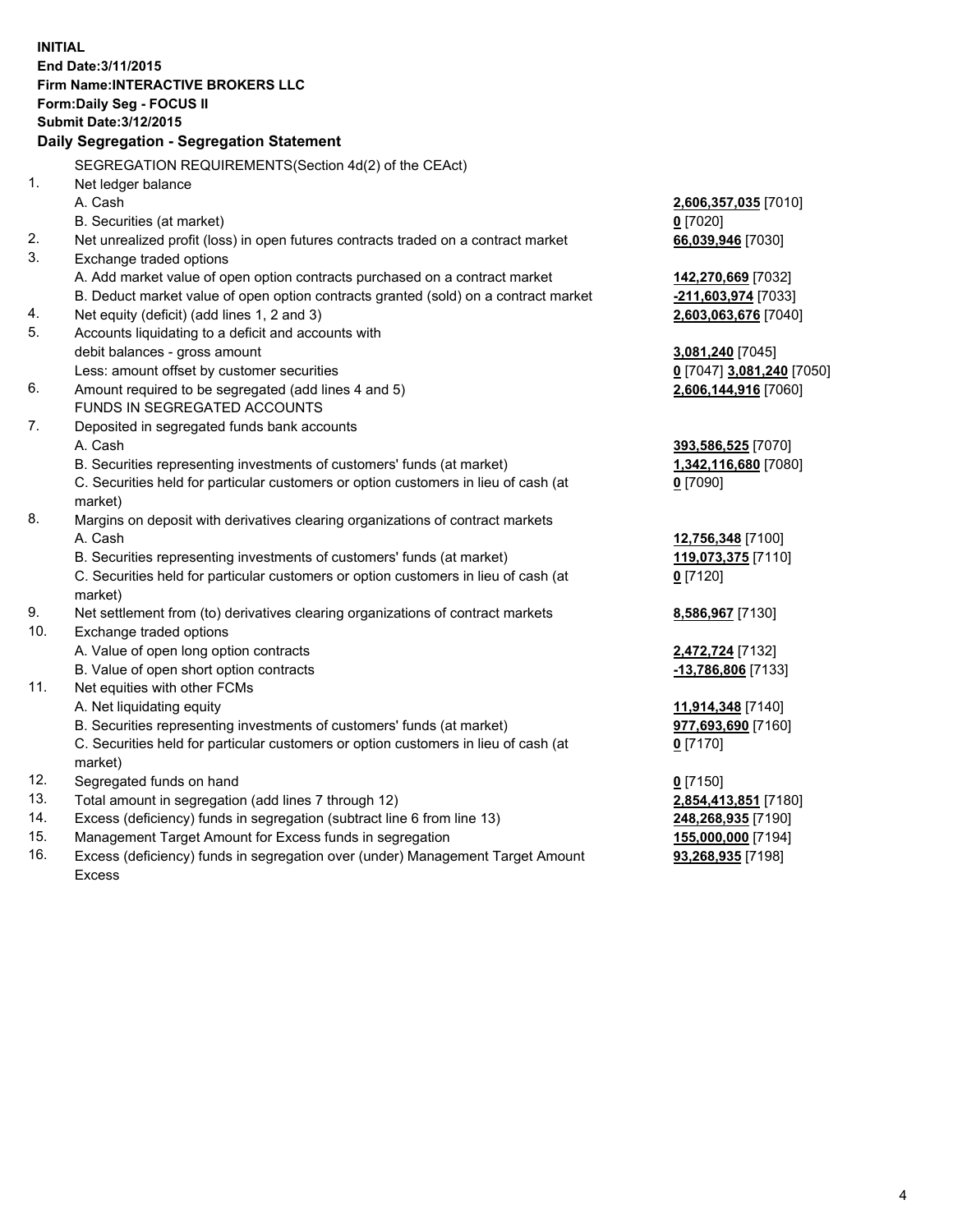## **INITIAL End Date:3/11/2015 Firm Name:INTERACTIVE BROKERS LLC Form:Daily Seg - FOCUS II Submit Date:3/12/2015 Daily Segregation - Supplemental**

| $\blacksquare$           | Total gross margin deficiencies - Segregated Funds Origin                              | 462,212 [9100] |
|--------------------------|----------------------------------------------------------------------------------------|----------------|
| $\blacksquare$           | Total gross margin deficiencies - Secured Funds Origin                                 | 355,515 [9101] |
| $\blacksquare$           | Total gross margin deficiencies - Cleared Swaps Customer Collateral Funds Origin       | $0$ [9102]     |
| $\blacksquare$           | Total gross margin deficiencies - Noncustomer and Proprietary Accounts Origin          | $0$ [9103]     |
| $\blacksquare$           | Total number of accounts contributing to total gross margin deficiencies - Segregated  | 5 [9104]       |
|                          | Funds Origin                                                                           |                |
| $\blacksquare$           | Total number of accounts contributing to total gross margin deficiencies - Secured     | 4 [9105]       |
|                          | Funds Origin                                                                           |                |
| $\blacksquare$           | Total number of accounts contributing to the total gross margin deficiencies - Cleared | $0$ [9106]     |
|                          | Swaps Customer Collateral Funds Origin                                                 |                |
| $\overline{\phantom{a}}$ | Total number of accounts contributing to the total gross margin deficiencies -         | $0$ [9107]     |
|                          | Noncustomer and Proprietary Accounts Origin                                            |                |
| $\overline{\phantom{a}}$ | Upload a copy of the firm's daily margin report the FCM uses to issue margin calls     |                |
|                          | which corresponds with the reporting date.                                             |                |

03.11.2015 Commodity Margin Deficiency Report.xls